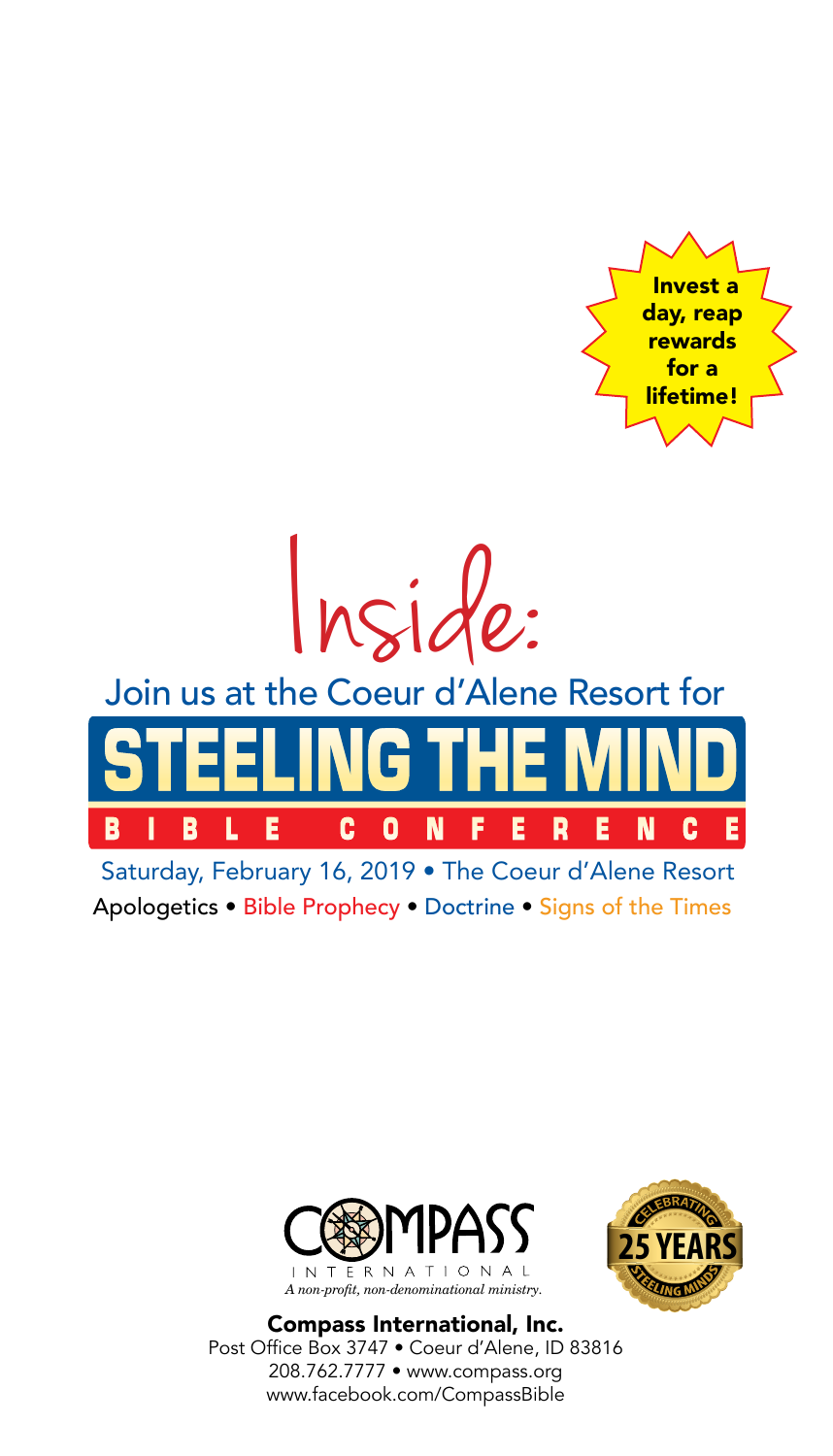

### SATURDAY, FEBRUARY 16, 2019 • COEUR D'ALENE RESORT

*"Let no one deceive you with empty words . . ."* Ephesians 5:6

Don<sup>1</sup> + Be Deceived!<br>1Peter 3:15 says Believers are commanded

to defend their beliefs. And it's never been more important to know our Bible as we're living in a world of outright lies. The fact is, much of the information invading our homes is meant to deceive us.

So join us at the beautiful Coeur d'Alene Resort for a Saturday to remember. Top



Bible teachers from all over America will tackle incredible topics meant to STEEL YOUR MIND with God's Word—our truth measuring stick!

And with this being Valentines weekend, grab your God-given spouse and kickback for a romantic weekend at the Coeur d'Alene Resort for an amazing rate of \$99 per night, good through January 15, 2019!

Register today! compass.org 208-762-7777

# CONFERENCE LOCATION & HOST HOTEL

The Coeur d'Alene Resort 115 South 2nd Street • Coeur d'Alene, Idaho 83814





*Kick back for the weekend in this stunningly beautiful resort at an incredible rate!*  Great room rates starting at \$99/night! *Save \$80!* Call hotel direct for reservations (855) 703-4648 *Mention "Compass" to receive discounted room rate.*  Discount rates expire January 15, 2019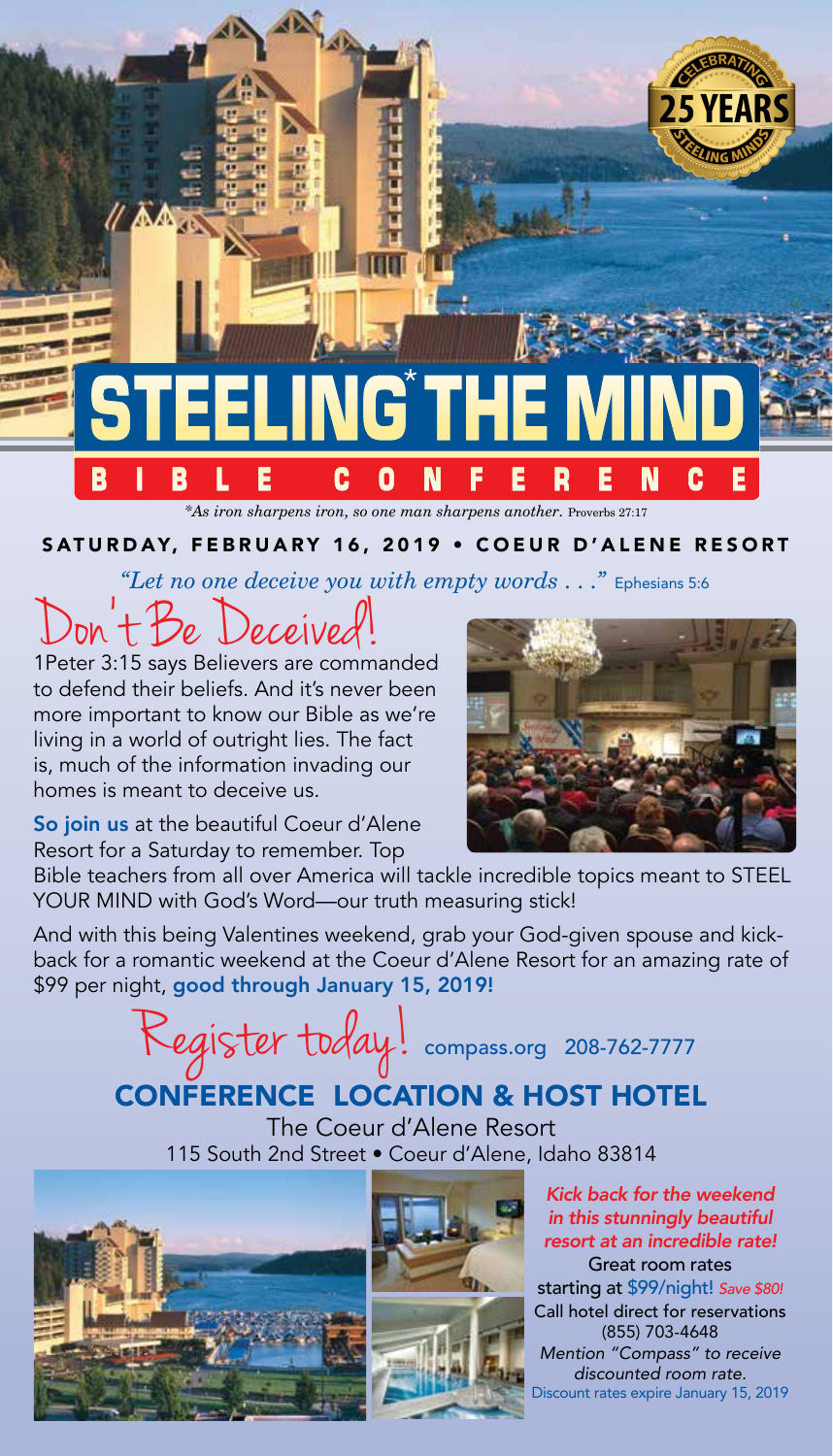

*\*As iron sharpens iron, so one man sharpens another.* Proverbs 27:17

# GREAT SPEAKERS • TOUGH TOPICS



**9 AM** Defending Biblical Creation APOLOGETICS Russ Miller Creation Ministries When asked to explain or defend the Genesis account of God's 6-day Creation, there are myriads of undeniable facts you can use, but most Christians don't know them! Russ will walk you though 10 scientific truths that make the theory of evolution look downright stupid!

### 10 AM Capitalism vs. Socialism is God vs. Satan Signs Daniel Currier iApologia

Socialism is making a comeback—should we be worried? Yes! While capitalism has its roots in the Bible, Socialism and its close-cousin Marxism is from the pit of hell. People seem amused at Bernie Sanders, but his socialistic dreams are a true threat to our Christian freedoms in America. This push for collectivism is real and this presentation will be an eye-opener—to say the least!



#### 11 AM **Judgment In The Valley of Jehoshaphat** Prophecy Dave Reagan Lamb & Lion Ministries, TX

Some 80% of Christians believe that the Church is now the recipient of God's original promises to Israel. But is that in Scripture? Dave succinctly dismantles this absurd doctrine while showing the awful ramifications of its tentacles.



#### 12 PM Speakers Luncheon and Q&A *Ask the speakers anything!* Join us for a great CdA Resort lunch and the always-entertaining, audience-generated Q&A! Ask for clarification of a remark or try to stump the speaker! *Separate registration required.*

## 2 PM **Where Have All The Pastors Gone?** Signs of the Times

Randy White Dispensational Publishing

For the past 15 years the quality of teaching from our nation's pulpits has dropped to new lows. Someone questioning the pastor on a Biblical point is often asked to leave. And if you currently have a good pastor, who will replace him when he retires? Uncomfortable but necessary information!

#### 3 PM 25 Apologetic Defenses Christians Need To Know! APOLOGETICS Russ Miller Creation Ministries

This is what a Bible conference is all about—Russ will show you how to easily defend the Bible in 25 of the most-often debated and discussed topics. Bring a sharp pencil!

### 4 PM Steeling Your Body Dave Fowler Certified Personal Safety Instructor  $\leftarrow$

Unfortunately, we live in a society that includes a lot of fruitcakes. And all people, Christians included, need to know the basics of personal safety for those "what if" situations. Dave's spent 25 years working with thousands of individuals and hundreds of corporations throughout the United States and Canada educating people on what to do if they find themselves in an active shooter situation in church, the mall, movie theater, etc. You'll remember this one for the rest of your life!

WOW!

5 PM Myths That Malign Israel Prophecy Dave Reagan Lamb & Lion Ministries The Bible says Christians are actually grafted into the promises given to Israel. Paul says we're adopted into the Jewish faith. That means when it comes to Israel, we're family. So as much as Satan hates Christians, he hates the Jews even more. Dave will list the major lies Satan has perpetrated about the tiny Jewish nation that's come back from the dead after some 2000 years of dispersion.